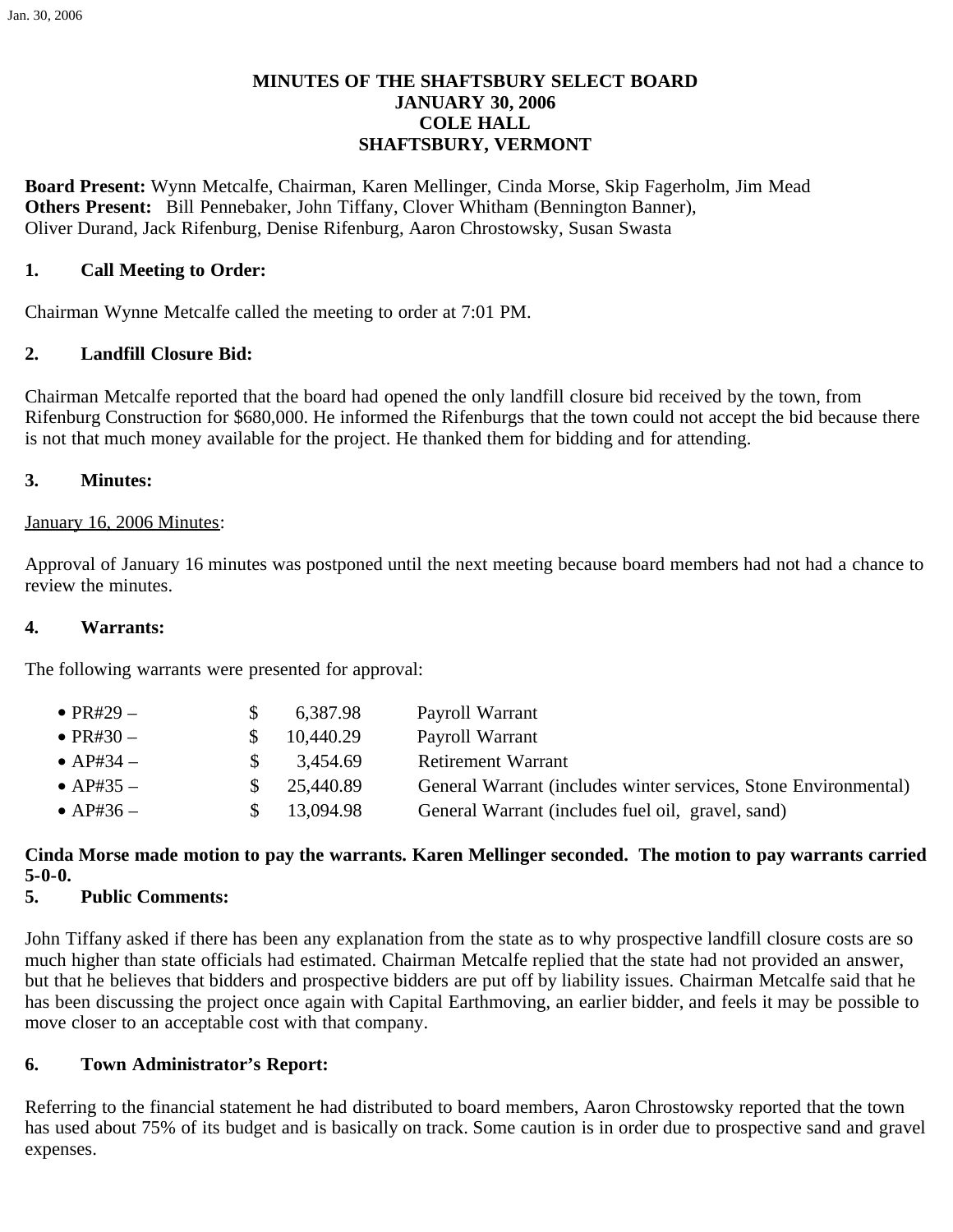# **7. Road Report:**

Jim Mead reported that the new truck that is on order should be delivered in February. He stated that Ron Daniels hopes do some work on the grader. It would cost about \$10,000 for a new blade, adjustments, and new recapped tires. The current blade has lasted for twenty years, and Mr. Daniels feels this would be money well spent.

### **Ms. Morse made motion to allocate \$10,000 for grader expenses. Mr. Mead seconded.**

Skip Fagerholm asked where the money would come from and was told it would be from the emergency reserve fund. Mr. Fagerholm and Mr. Tiffany felt that the expense should have been covered by line item grader funds. Mr. Tiffany said that he thinks the grader should be replaced because too much money has been put into it. Mr. Mead replied that the town cannot afford to replace it.

#### **Motion to allocate \$10,000 for grader expenses passed 4-0-1.**

#### **8. Open Roadside Mowing Bids:**

Mr. Chrostowsky opened a roadside mowing bid from David Hosley, who would charge \$8,400 for one complete summer mowing, \$16,800 for two mowings. It was noted that Mr. Hosley had done work for the state and for Sunderland. The board discussed mowing expenses. Ms. Morse stated that she thought it would be good to have an outside contractor do mowing once to see if it frees up town employees for other needed work.

Chairman Metcalfe said that it was not necessary to reach a decision tonight, and the board agreed to ask Mr. Daniels to come in to discuss the matter before deciding.

# **9. Open Box Culvert Bids:**

Mr. Chrostowsky opened three bids for the Myers Road box culvert. He noted that the culvert will be paid for with grant funds. The bidders were:

- 1. Dailey's \$40,900.92
- 2. Fort Miller Co. \$19,400 (exclusive of some walls)
- 3. Concrete Systems (CSI) \$28,262

Mr. Chrostowsky stated that the Fort Miller bid does not meet specifications. The CSI bid includes technical information that he prefers to have Mr. Daniels go over. The board agreed to ask Mr. Daniels to review the two qualified bids and report back.

## **10. Budget Meeting Discussion:**

Chairman Metcalfe reported that two changes had been made to draft seven of the budget: the cemetery amount was changed to \$4000, and \$12000 was added for landfill closure.

Overall, the budget represents a 3.8% increase. Chairman Metcalfe highlighted three new areas of expenditure:

- 1. Cole Hall improvements
- 2. 5% payment to health plan
- 3. reserve funds of \$40,000 for fire equipment, \$25,000 for highways, \$10,000 for Cole
- Hall, \$10,000 for the grader, and \$15,000 for paving

Mr. Fagerholm wanted to be sure that residents are aware that \$72,000 was taken out of the budget in anticipation of Pay-As-You-Throw funds. Ms. Mellinger stated that the board needs to make it clear that the 3.8% increase is to be raised through taxes. Board members agreed that there should be a budget presentation for the public scheduled for February.